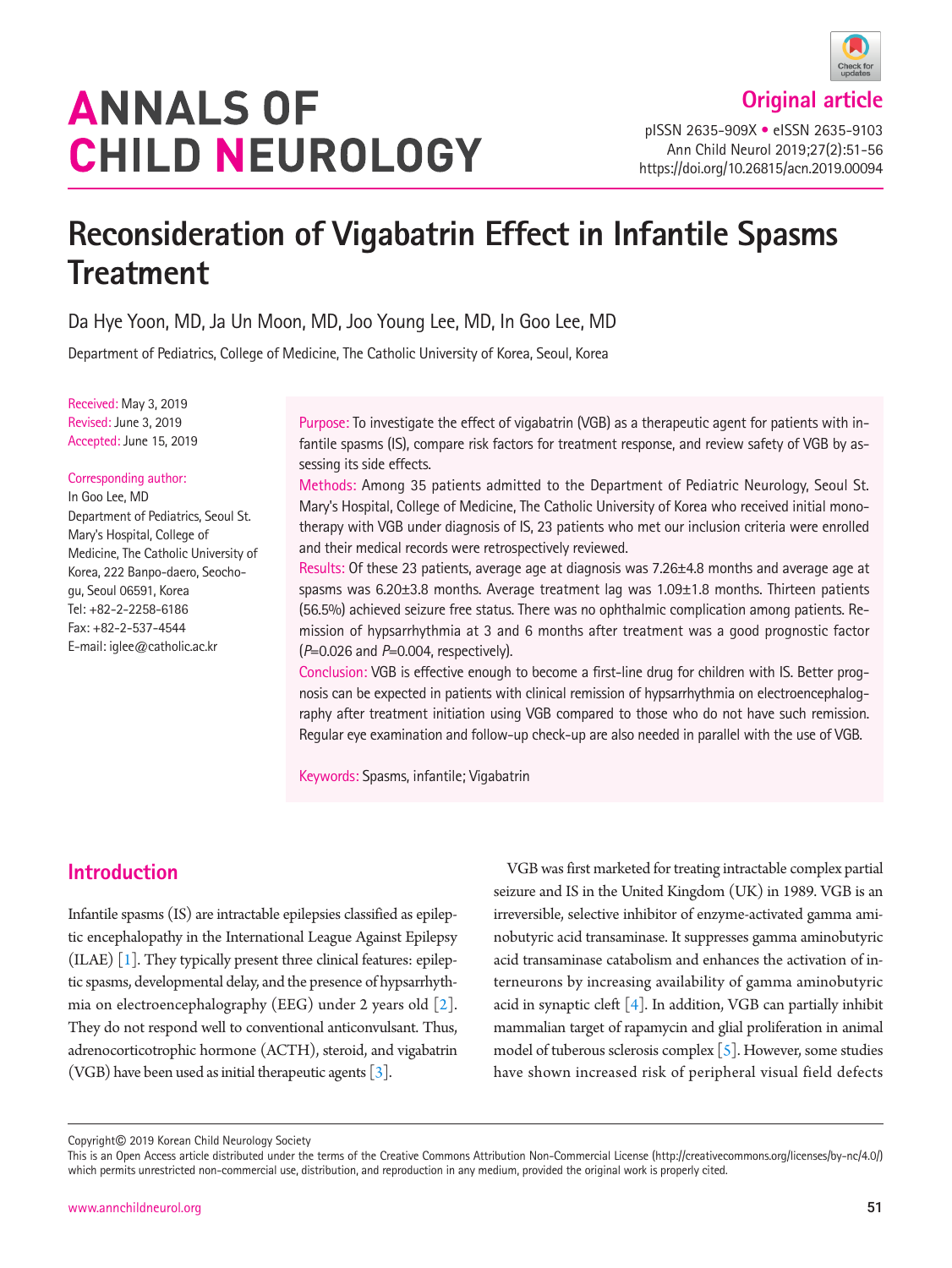(VFDs) by VGB in adults and children  $[6]$ . Thus, the use of VGB has been limited for a while. The frequency of VFDs has been reported to be 21% to 34% in Western studies [\[7](#page-4-6)[-9](#page-4-7)]. Taurine deficiency  $[10,11]$  $[10,11]$  $[10,11]$  and reversible magnetic resonance imaging (MRI) changes  $[12,13]$  $[12,13]$  might play considerable roles in the development of VFDs. Nevertheless, it is inadequate to conclude that all ethnicities in the world will develop VFDs after using VGB as there have been no collected baseline data of patients prior to VGB administration. In 2009, the United States Food and Drug Administration approved the use of VGB as a monotherapy in 1 month old to 2 years old children with IS since VFDs seemed to be related to prolonged administration of VGB and accumulated quantity of VGB in the body [\[14](#page-4-12)]. In 2013, VGB was also approved as a therapeutic agent for older patients ( > 10 years old) with intractable complex partial seizures.

The use of ACTH for patients with IS is impossible in South Korea at present time. Therefore, there are very limited options for patients with IS in our country. Recently, it has been reported that the incidence of VFDs is not significantly increased when VGB is used for a short period of time [\[15](#page-4-13)[-17](#page-4-14)]. Therefore, we need to reconsider the use of VGB as a therapeutic agent for patients with intractable epilepsy including IS. Thus, the objective of this study was to investigate the effect of VGB in patients with IS and identify factors closely related to the treatment by comparing two groups (treatment responder group and treatment non-responder group). In addition, the safety of VGB was reviewed by assessing its side effects.

### **Materials and Methods**

#### **1. Study subjects**

Among 35 patients admitted to the Department of Pediatric Neurology, Seoul St. Mary's Hospital, College of Medicine, The Catholic University of Korea from April 2009 to June 2018 who received initial monotherapy with VGB under the diagnosis of IS, 23 patients (13 males, 10 females) aged 2 months old to 2 years old who had follow-up check-up for 6 months or more were enrolled. Exclusion criteria were: (1) any symptom or EEG interpretation inappropriate for diagnosis of IS, (2) initial therapy using agents other than VGB, and (3) patients who failed to make follow-up check-up for 6 months or more.

All participants were referred to the Department of Ophthalmology for eye examination prior to treatment and at 3 and 6 months after initiation of treatment. There was a limitation for visual field examination due to patient's age. Thus, visual adverse effects were identified through visual evoked potential (VEP), funduscopic examination, and guardian's questionnaire.

This was a retrospective study with data collected from medical records of participants. This study was approved by the Institutional Review Board (IRB) of Seoul St. Mary's Hospital, College of Medicine, The Catholic University of Korea (IRB number: KC17RESI0535). Written informed consent by the patients was waived due to a retrospective nature of our study.

#### **2. Methods**

IS was diagnosed based on clinical features and EEG findings of patients. The feature of epileptic spasm is a brief, bilateral symmetrical contraction of muscles involving neck, body, and extremities. In addition, there must be a presence of hypsarrhythmia or modified hypsarrhythmia on EEG. Based on onset age of seizures, participants were divided into four groups: 6, 6 to 12, 12 to 18, and 18 to 24 months.

Potential risk factors such as age of onset, age at diagnosis, sex, birth history, presence of developmental delay, brain MRI findings, treatment lag (delayed period between clinical onset of spasms and initiation of treatment), presence of hypsarrhythmia on EEG, and clinical remission of hypsarrhythmia after the treatment were used to examine their associations with VGB treatment response. Participants were divided into two groups according to outcome of treatment. Each potential risk factor was statistically analyzed by comparing the two groups. All patients underwent Bayley scales of Infant Development-II test to assess developmental delay. Patients who showed 25% or more delay in one developmental area were defined as having developmental delays.

Initial dose of VGB was 40 to 50 mg/kg/day administered in two divided doses. The dose of VGB was gradually increased every 2 days to a target dose of 100 mg/kg/day. However, if the patient responded to a given lower dose of medication, the dose was maintained without further increase. When a patient did not respond to a dose of 100 mg/kg/day, the patient was treated with polytherapy in combination with other treatments such as steroid pulse therapy without increasing VGB dose.

The effect of VGB treatment on participants were evaluated at 6 months after the treatment based on decrease in frequency of spasms as a clinical evaluation criterion. Participants were divided into three groups based on the decrease in frequency of spasms: group 1, completely resolved; group 2, resolved more than 50%; and group 3, resolved less than 50%. For statistical analysis, patients in groups 2 and 3 were assigned to treatment non-responder group. IBM SPSS version 24.0 (IBM Co., Armonk, NY, USA) was used for all statistical analyses. To distinguish the difference between treatment responder group and treatment non-responder group, independent t-test was used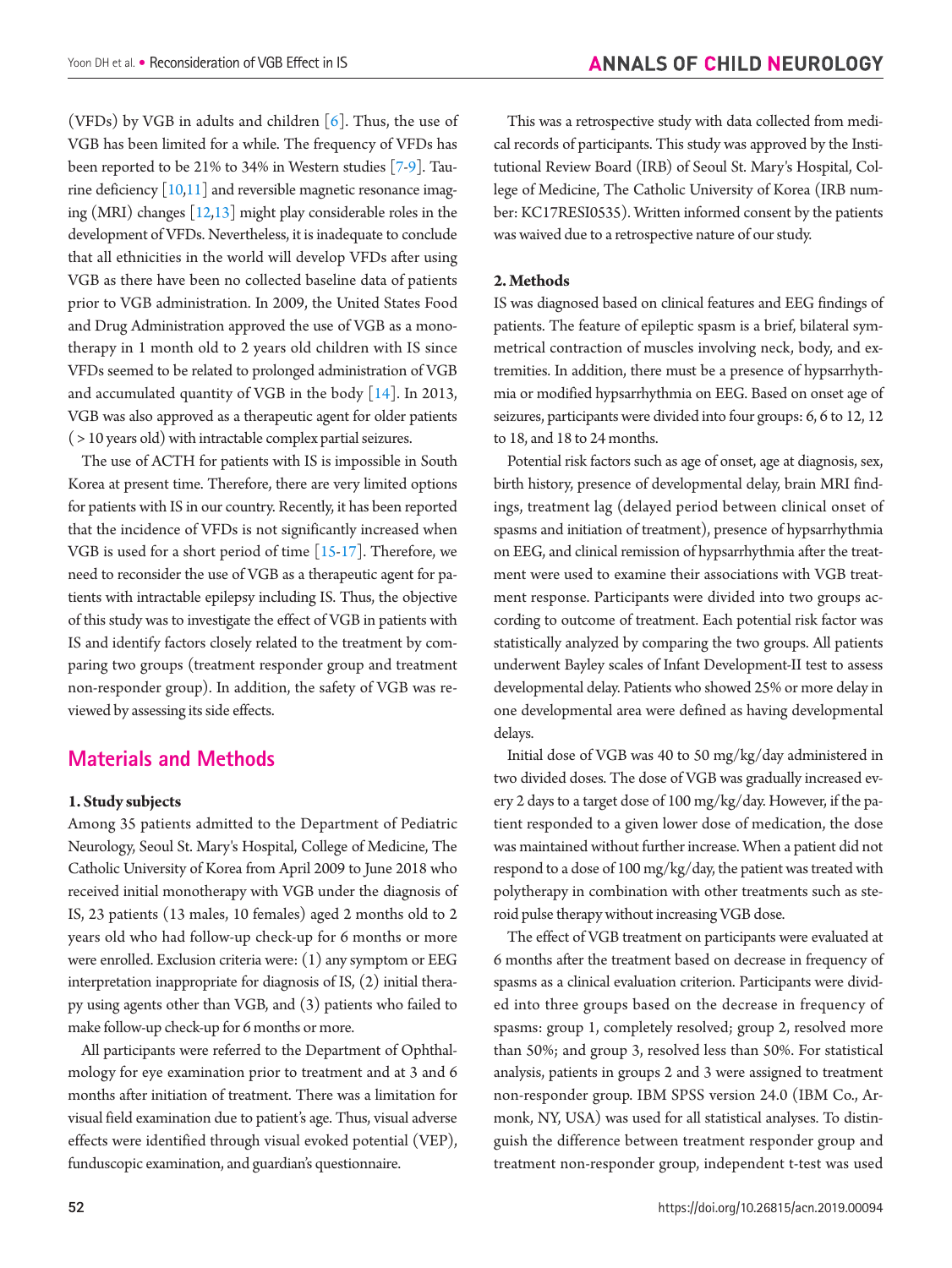when normality assumption was available whereas Mann-Whitney U test was used when the normality assumption was unavailable. Chi-square test was used to determine the relationship with independent variables. Result was considered statistically significant when *P* value was less than 0.05.

## **Results**

From April 2009 to June 2018, 35 patients who were admitted to the Department of Pediatric Neurology, Seoul St. Mary's Hospital, College of Medicine, The Catholic University of Korea, received initial monotherapy with VGB under the diagnosis of IS.

Only 23 patients (males 13, females 10) met the study criteria. Data of each patient including sex, birth history, developmental delay, brain MRI findings are shown in [Table 1](#page-2-0).

Of these 23 patients, their average age at spasms was  $6.20 \pm 3.8$ months. Among age groups, those who were less than 6 months old accounted for the most (60.9%, 14 patients). Average age at diagnosis of IS was  $7.26 \pm 4.8$  months. Twenty patients (86.9%) were diagnosed with IS before 12 months of age and 13 patients were diagnosed before the age of 6 months old. Treatment lag time ranged from less than 1 to 9 months, with average treatment lag of  $1.09 \pm 1.8$  months.

Birth complications were reported in eight patients (34.8%),

<span id="page-2-0"></span>

| Table 1. Demographic features of cohort, comparison of responders and non-responders |  |  |  |  |  |  |  |  |
|--------------------------------------------------------------------------------------|--|--|--|--|--|--|--|--|
|--------------------------------------------------------------------------------------|--|--|--|--|--|--|--|--|

| Variable                               | Cohort $(n=23)$       | Responders $(n = 13)$ | Non-responders $(n = 10)$ | $P$ value <sup>a)</sup> |
|----------------------------------------|-----------------------|-----------------------|---------------------------|-------------------------|
| Age at onset of spasms (mo)            | $6.20 \pm 3.8$ (1-15) | $4.89 \pm 2.6$ (1-8)  | $7.90 \pm 4.5 (2.5 - 13)$ | 0.056                   |
| $\leq 6$                               | 14 (60.9)             | 9(69.2)               | 5(50.0)                   |                         |
| $6 < n \le 12$                         | 6(26.1)               | 4(30.8)               | 2(20.0)                   |                         |
| $12 < n \le 18$                        | 3(13.0)               | $\mathbf 0$           | 3(30.0)                   |                         |
| $18 < n \le 24$                        | $\overline{0}$        | 0                     | $\overline{0}$            |                         |
| Age at diagnosis (mo)                  | $7.26 \pm 4.8$ (2-22) | $5.61 \pm 2.5$ (2-9)  | $9.40 \pm 6.2$ (3-22)     | 0.058                   |
| $\leq 6$                               | 3(56.5)               | 8(61.5)               | 5(50.0)                   |                         |
| $6 < n \leq 12$                        | 7(30.4)               | 5(38.5)               | 2(20.0)                   |                         |
| $12 < n \le 18$                        | 2(8.7)                | $\mathbf 0$           | 2(20.0)                   |                         |
| $18 < n \le 24$                        | 1(4.3)                | $\mathbf 0$           | 1(10.0)                   |                         |
| Treatment lag (mo)                     | $1.09 \pm 1.8$ (0-9)  | $0.77 \pm 0.6$ (0-2)  | $1.50 \pm 2.7$ (0-9)      | 0.974                   |
| Sex                                    |                       |                       |                           | 0.580                   |
| Male                                   | 13 (56.5)             | 8(61.5)               | 5(50.0)                   |                         |
| Female                                 | 10(43.5)              | 5(38.5)               | 5(50.0)                   |                         |
| Birth history                          |                       |                       |                           | 0.179                   |
| Non-specific                           | 15(65.2)              | 10 (66.7)             | 5(50.0)                   |                         |
| Abnormal                               | 8(34.8)               | 3(37.5)               | 5(50.0)                   |                         |
| Brain magnetic resonance imaging       |                       |                       |                           | 0.103                   |
| Non-specific                           | 7(30.4)               | 6(46.2)               | 1(10.0)                   |                         |
| Abnormal                               | 16 (69.6)             | 7(53.8)               | 9(90.0)                   |                         |
| Developmental delay                    |                       |                       |                           | 0.161                   |
| Yes                                    | 20 (87.0)             | 10 (76.9)             | 10 (100)                  |                         |
| No                                     | 3(13.0)               | 3(23.1)               | $\mathbf 0$               |                         |
| Hypsarrhythmia at 1 mo after treatment |                       |                       |                           | 0.673                   |
| Resolving                              | 8(34.8)               | 5(38.5)               | 3(30.0)                   |                         |
| Remain                                 | 15 (65.2)             | 8(61.5)               | 7(70.0)                   |                         |
| Hypsarrhythmia at 3 mo after treatment |                       |                       |                           | 0.026                   |
| Resolving                              | 15 (65.2)             | 11 (84.6)             | 4(40.0)                   |                         |
| Remain                                 | 8(34.8)               | 2(15.4)               | 6(60.0)                   |                         |
| Hypsarrhythmia at 6 mo after treatment |                       |                       |                           | 0.004                   |
| Resolving                              | 18 (78.3)             | 13 (100)              | 5(50.0)                   |                         |
| Remain                                 | 5(21.7)               | $\mathbf 0$           | 5(50.0)                   |                         |

Values are presented as mean $\pm$ SD (range) or number (%).

a)Calculated by chi-square test, independent t-test and Mann-Whitney U test.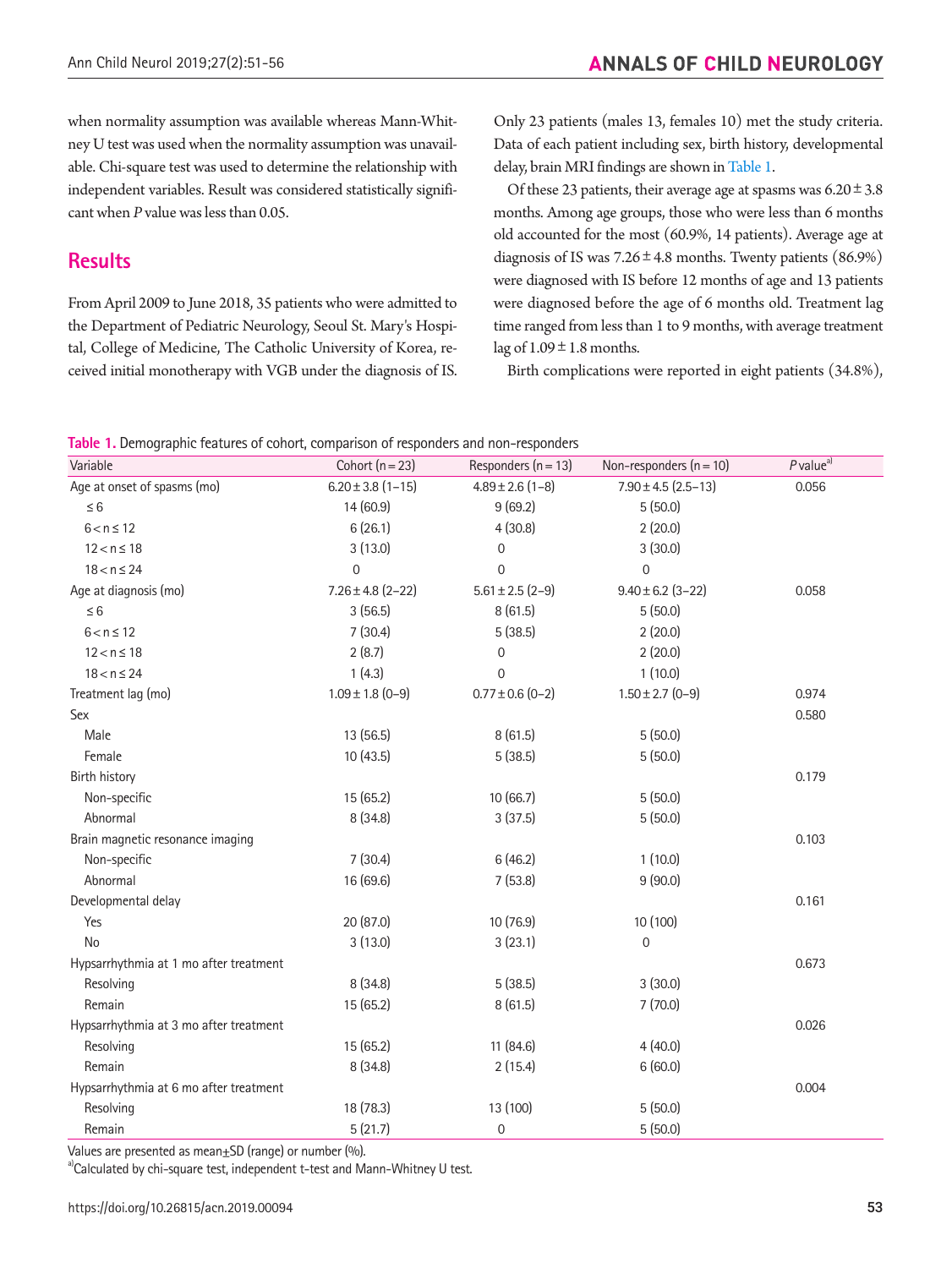including five cases (62.5%) of prematurity, four cases (50%) of hypoxic-ischemic encephalopathy, three cases (12.5%) of intraventricular hemorrhage, and one case (12.5%) of subgaleal hemorrhage. In addition, 20 of 23 patients (87.0%) had developmental delay. Abnormal brain MRI findings were shown in 16 patients (69.6%). The most common abnormal findings were hypoxic ischemic encephalopathy (five cases) and periventricular leukomalacia (three cases).

Response of patients to VGB treatment was evaluated based on frequency of spasms. Number of patients in groups 1 (completely resolved), 2 (resolved more than 50%), and 3 (resolved less than 50%) were 13 (56.5%), six (26.1%), and four (17.4%), respectively. There was no difference in dose of VGB between the groups. No patient showed significant side effects to discontinue the drug. All patients had normal ophthalmologic findings.

Clinical remission of hypsarrhythmia on EEG was also checked. One month after using VGB, the pattern of hypsarrhythmia was resolved in eight patients (34.8%). After 3 months of treatment with VGB, 15 patients (65.2%) showed clinical remission of hypsarrhythmia. After 6 months of VGB treatment, five of 23 patients (21.7%) still had hypsarrhythmia.

Analysis of age distribution at diagnosis showed that the average age at diagnosis in the treatment responder group  $(5.61 \pm 2.5$ months) was younger than that in the treatment non-responder group ( $9.40 \pm 6.2$  months). Onset age of seizures was also younger in the treatment responder group  $(4.89 \pm 2.6 \text{ months})$  than that in treatment non-responder group  $(7.90 \pm 4.5 \text{ months})$ . All patients in the treatment responder group started treatment for seizure before 12 months of age. However, neither age at diagnosis nor onset age showed statistically significant association with treatment response ( $P = 0.058$  and  $P = 0.056$ ).

Average treatment lag was  $0.77 \pm 0.6$  months in the treatment responder group (13 patients) and  $1.50 \pm 2.7$  months in the treatment non-responder group (10 patients). Although treatment lag was longer in the treatment non-responder group than that in the treatment responder group, the difference between the two was not statistically significant ( $P = 0.056$ ).

In the treatment responder group (13 patients), three patients (37.5%) presented with abnormal birth history. In the treatment non-responder group (10 patients), five patients (50%) had remarkable birth history. Although birth history was more remarkable in the treatment non-responder group, the different was not statistically significant  $(P = 0.179)$ . Seven patients (53.9%) in the treatment responder group and nine patients (90.0%) in the treatment non-responder group had abnormal brain MRI findings. Ten of 13 patients (76.9%) in the treatment responder groups and 10 patients (100%) in the treatment non-responder group had developmental delay. However, neither brain MRI findings nor developmental delay showed statistically significant differences between the two groups ( $P = 0.103$  and  $P = 0.161$ , respectively).

Regarding clinical remission of hypsarrhythmia, at 1 month after treatment, 61.5% (eight patients) in the treatment response group and 70% (seven patients) in the treatment non-responder group still presented with hypsarrhythmia, showing no significant difference between the two groups  $(P= 0.673)$ . At 3 months after treatment, 84,6% (11 patients) in the treatment responder group appeared to have clinical remission of hypsarrhythmia whereas 40% (four patients) in the treatment non-responder group presented clinical remission of hypsarrhythmia on EEG, showing statistically significant difference between the two groups (*P*= 0.026). EEG test performed at 6 months after the initiation of treatment revealed that all patients (100%) in the treatment responder group and 50% patients in the treatment non-responder group had clinical remission on hypsarrhythmia, showing statistically significant difference between the two groups  $(P = 0.004)$ .

## **Discussion**

ACTH, steroid, and VGB are considered as drugs of choice for IS. However, ACTH is currently unavailable in South Korea while high dose of steroid is known to cause various side effects on endocrine system of patients. On the other hand, VGB is an initial therapy that is effective and relatively safe in children with IS. Previous studies have reported that about 35% to 80% of patients become seizure free after treating with VGB [\[18](#page-5-0)[-20\]](#page-5-1). In our study, 56.5% of patients achieved seizure free when they used VGB as initial monotherapy, showing effects comparable to those of past researches.

<span id="page-3-0"></span>There are various potential risk factors for IS, including sex, history of neonatal seizures, age of onset, abnormal brain MRI findings, treatment lag, and accessibility to medical institution for treatment  $[18,21,22]$  $[18,21,22]$  $[18,21,22]$  $[18,21,22]$ . The present study revealed that patients with clinical remission of hypsarrhythmia after 3 months from the initiation of treatment with VGB had better treatment response overall, supporting many articles showing that hypsarrhythmia was an important prognostic factor [[22](#page-5-3)[-25\]](#page-5-4). At 1 month after initiation of treatment with VGB, hypsarrhythmia was only resolved in 34.8% of patients. There was no statistically significant treatment response. However, EEG test performed at 3 months after the initiation of treatment with VGB revealed that 65% to 79% of patients showed clinical remission of hypsarrhythmia and achieved seizure free, consistent with existing researches.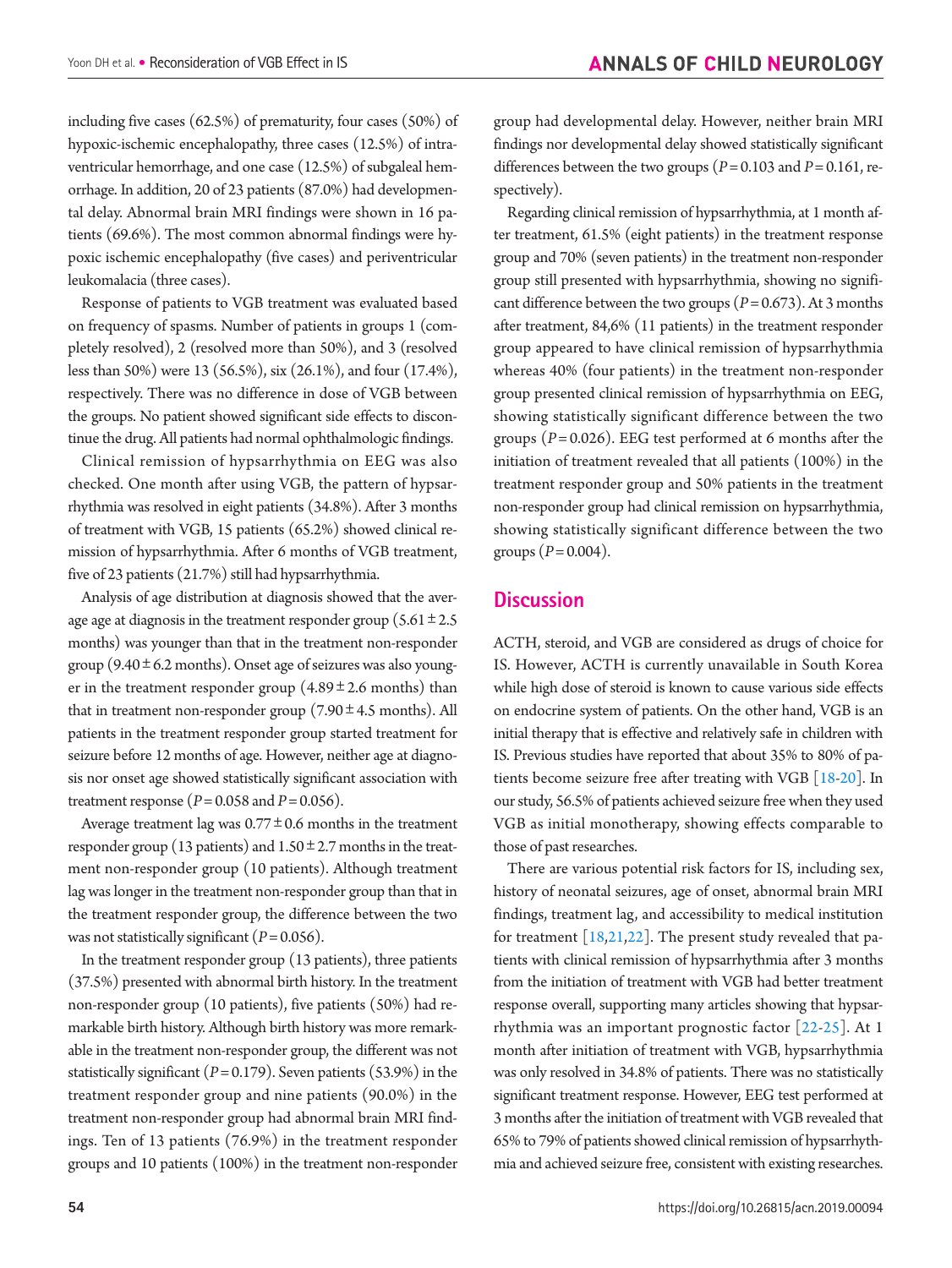Therefore, regular evaluation is important to determine patient's outcome even if hypsarrhythmia persists in EEG test.

Many animal studies and retrospective studies have discussed bilateral VFDs due to use of VGB [\[6](#page-3-0)[,10](#page-4-8)[-14](#page-4-12)]. However, no patient in the present study experienced such adverse drug reaction when regular eye examination was performed, consistent with a small prospective study recently conducted in Japan  $[16]$ . In addition, a recent study has reported that VFDs are cause by the disease itself rather than the use of VGB [\[17](#page-4-14)]. However, that study had limitations such as small sample size, short duration of study period, and lack of patient's cooperation for eye examination that might have resulted in inaccuracy of eye examination. Hence, different methods such as VEP, funduscopic examination, and electroretinography need to be used to compensate the limitation of eye examination on children. Regular follow-up check-up is necessary even after completing treatment with VGB.

In conclusion, VGB is effective enough to become a first-line drug for children with IS. Better prognosis can be expected for patients with clinical remission of hypsarrhythmia on EEG after treatment initiation using VGB. Regular eye examination and follow-up check-up are also needed in parallel with the use of VGB. Since this is a retrospective study by analyzing medical records of a small number of patients, large-scale studies are needed in the future.

## **Conflicts of interest**

No potential conflicts of interest relevant to this article was reported.

## **ORCID**

In Goo Lee, https://orcid.org/0000-0001-8678-4050

## **References**

- <span id="page-4-0"></span>1. [Berg AT, Berkovic SF, Brodie MJ, Buchhalter J, Cross JH, van](https://doi.org/10.1111/j.1528-1167.2010.02522.x) [Emde Boas W, et al. Revised terminology and concepts for or](https://doi.org/10.1111/j.1528-1167.2010.02522.x)[ganization of seizures and epilepsies: report of the ILAE Com](https://doi.org/10.1111/j.1528-1167.2010.02522.x)[mission on Classification and Terminology, 2005-2009. Epilep](https://doi.org/10.1111/j.1528-1167.2010.02522.x)[sia 2010;51:676-85.](https://doi.org/10.1111/j.1528-1167.2010.02522.x)
- <span id="page-4-1"></span>2. [Go CY, Mackay MT, Weiss SK, Stephens D, Adams-Webber T,](https://doi.org/10.1212/WNL.0b013e318259e2cf) [Ashwal S, et al. Evidence-based guideline update: medical treat](https://doi.org/10.1212/WNL.0b013e318259e2cf)[ment of infantile spasms. Report of the guideline development](https://doi.org/10.1212/WNL.0b013e318259e2cf) [subcommittee of the American Academy of Neurology and the](https://doi.org/10.1212/WNL.0b013e318259e2cf) [practice committee of the Child Neurology Society. Neurology](https://doi.org/10.1212/WNL.0b013e318259e2cf) [2012;78:1974-80.](https://doi.org/10.1212/WNL.0b013e318259e2cf)
- <span id="page-4-2"></span>3. [Mackay MT, Weiss SK, Adams-Webber T, Ashwal S, Stephens D,](https://doi.org/10.1212/01.WNL.0000127773.72699.C8)  [Ballaban-Gill K, et al. Practice parameter: medical treatment of](https://doi.org/10.1212/01.WNL.0000127773.72699.C8)  [infantile spasms: report of the American Academy of Neurology](https://doi.org/10.1212/01.WNL.0000127773.72699.C8)  [and the Child Neurology Society. Neurology 2004;62:1668-81.](https://doi.org/10.1212/01.WNL.0000127773.72699.C8)
- <span id="page-4-3"></span>4. [Ben-Menachem E. Mechanism of action of vigabatrin: correcting](https://doi.org/10.1111/j.1600-0404.2011.01596.x)  [misperceptions. Acta Neurol Scand Suppl 2011;124\(192\):5-15.](https://doi.org/10.1111/j.1600-0404.2011.01596.x)
- <span id="page-4-4"></span>5. [Zhang B, McDaniel SS, Rensing NR, Wong M. Vigabatrin in](https://doi.org/10.1371/journal.pone.0057445)[hibits seizures and mTOR pathway activation in a mouse model](https://doi.org/10.1371/journal.pone.0057445)  [of tuberous sclerosis complex. PLoS One 2013;8:e57445.](https://doi.org/10.1371/journal.pone.0057445)
- <span id="page-4-5"></span>6.[Carmant L. Vigabatrin therapy for infantile spasms: review of major](https://doi.org/10.1111/j.1600-0404.2011.01599.x)  [trials in Europe, Canada, and the United States; and recommenda](https://doi.org/10.1111/j.1600-0404.2011.01599.x)[tions for dosing. Acta Neurol Scand Suppl 2011;124\(192\):36-47.](https://doi.org/10.1111/j.1600-0404.2011.01599.x)
- <span id="page-4-6"></span>7. [Westall CA, Wright T, Cortese F, Kumarappah A, Snead OC 3rd,](https://doi.org/10.1212/WNL.0000000000001069)  [Buncic JR. Vigabatrin retinal toxicity in children with infantile](https://doi.org/10.1212/WNL.0000000000001069)  [spasms: an observational cohort study. Neurology 2014;83:2262-](https://doi.org/10.1212/WNL.0000000000001069) [8.](https://doi.org/10.1212/WNL.0000000000001069)
- 8. [Maguire MJ, Hemming K, Wild JM, Hutton JL, Marson AG.](https://doi.org/10.1111/j.1528-1167.2010.02772.x)  [Prevalence of visual field loss following exposure to vigabatrin](https://doi.org/10.1111/j.1528-1167.2010.02772.x)  [therapy: a systematic review. Epilepsia 2010;51:2423-31.](https://doi.org/10.1111/j.1528-1167.2010.02772.x)
- <span id="page-4-7"></span>9.[Riikonen R, Rener-Primec Z, Carmant L, Dorofeeva M, Hollo](https://doi.org/10.1111/dmcn.12573)[dy K, Szabo I, et al. Does vigabatrin treatment for infantile](https://doi.org/10.1111/dmcn.12573)  [spasms cause visual field defects? An international multicentre](https://doi.org/10.1111/dmcn.12573)  [study. Dev Med Child Neurol 2015;57:60-7.](https://doi.org/10.1111/dmcn.12573)
- <span id="page-4-8"></span>10.[Jammoul F, Wang Q, Nabbout R, Coriat C, Duboc A, Simonutti](https://doi.org/10.1002/ana.21526)  [M, et al. Taurine deficiency is a cause of vigabatrin-induced reti](https://doi.org/10.1002/ana.21526)[nal phototoxicity. Ann Neurol 2009;65:98-107.](https://doi.org/10.1002/ana.21526)
- <span id="page-4-9"></span>11. [Plum J, Nohr MK, Hansen SH, Holm R, Nielsen CU. The an](https://doi.org/10.1016/j.ijpharm.2014.07.023)[ti-epileptic drug substance vigabatrin inhibits taurine transport in](https://doi.org/10.1016/j.ijpharm.2014.07.023)  [intestinal and renal cell culture models. Int J Pharm 2014;473:395-](https://doi.org/10.1016/j.ijpharm.2014.07.023) [7.](https://doi.org/10.1016/j.ijpharm.2014.07.023)
- <span id="page-4-10"></span>12. [Pearl PL, Vezina LG, Saneto RP, McCarter R, Molloy-Wells E,](https://doi.org/10.1111/j.1528-1167.2008.01728.x)  [Heffron A, et al. Cerebral MRI abnormalities associated with vi](https://doi.org/10.1111/j.1528-1167.2008.01728.x)[gabatrin therapy. Epilepsia 2009;50:184-94.](https://doi.org/10.1111/j.1528-1167.2008.01728.x)
- <span id="page-4-11"></span>13. [Dracopoulos A, Widjaja E, Raybaud C, Westall CA, Snead OC](https://doi.org/10.1111/j.1528-1167.2010.02564.x)  [3rd. Vigabatrin-associated reversible MRI signal changes in pa](https://doi.org/10.1111/j.1528-1167.2010.02564.x)[tients with infantile spasms. Epilepsia 2010;51:1297-304.](https://doi.org/10.1111/j.1528-1167.2010.02564.x)
- <span id="page-4-12"></span>14. [Gaily E, Jonsson H, Lappi M. Visual fields at school-age in chil](https://doi.org/10.1111/j.1528-1167.2008.01961.x)[dren treated with vigabatrin in infancy. Epilepsia 2009;50:206-](https://doi.org/10.1111/j.1528-1167.2008.01961.x) [16.](https://doi.org/10.1111/j.1528-1167.2008.01961.x)
- <span id="page-4-13"></span>15. Jackson MC, Jafarpour S, Klehm J, Thome-Souza S, Coughlin F, [Kapur K, et al. Effect of vigabatrin on seizure control and safety](https://doi.org/10.1111/epi.13836)  [profile in different subgroups of children with epilepsy. Epilep](https://doi.org/10.1111/epi.13836)[sia 2017;58:1575-85.](https://doi.org/10.1111/epi.13836)
- <span id="page-4-15"></span>16. [Ohtsuka Y. Efficacy and safety of vigabatrin in Japanese patients](https://doi.org/10.1016/j.yebeh.2017.09.010)  [with infantile spasms: primary short-term study and extension](https://doi.org/10.1016/j.yebeh.2017.09.010)  [study. Epilepsy Behav 2018;78:134-41.](https://doi.org/10.1016/j.yebeh.2017.09.010)
- <span id="page-4-14"></span>17. [Schwarz MD, Li M, Tsao J, Zhou R, Wu YW, Sankar R, et al. A](https://doi.org/10.1016/j.yebeh.2016.01.012)